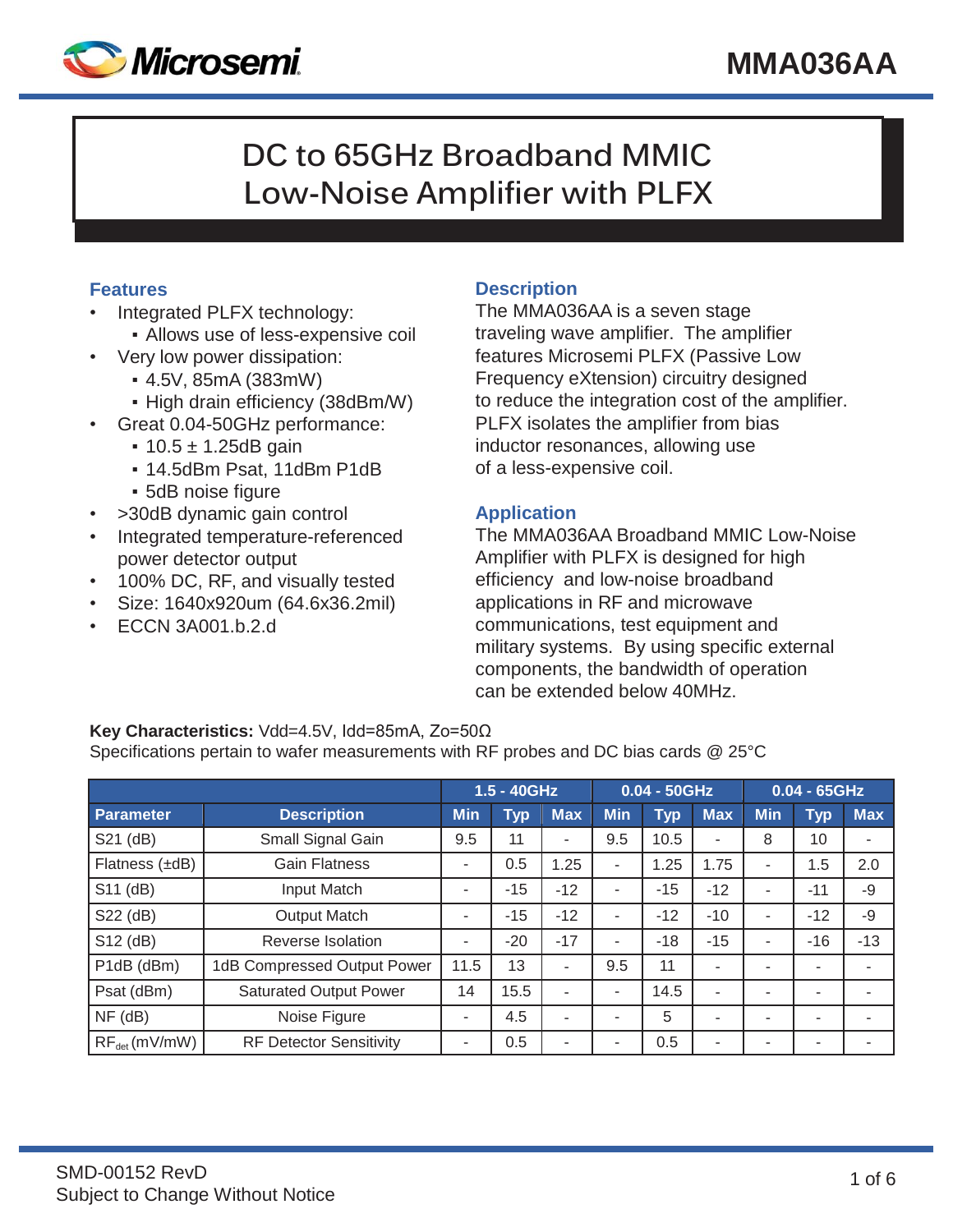

# **Typical Performance**



**S11, S22 S12**



*Typical IC performance measured on-wafer Typical IC performance measured on-wafer*





*Typical IC performance measured on-wafer Typical IC performance measured on-wafer*

**S21 Noise Frequency**



*Typical IC performance measured on-wafer Typical IC performance with package de-embedded*



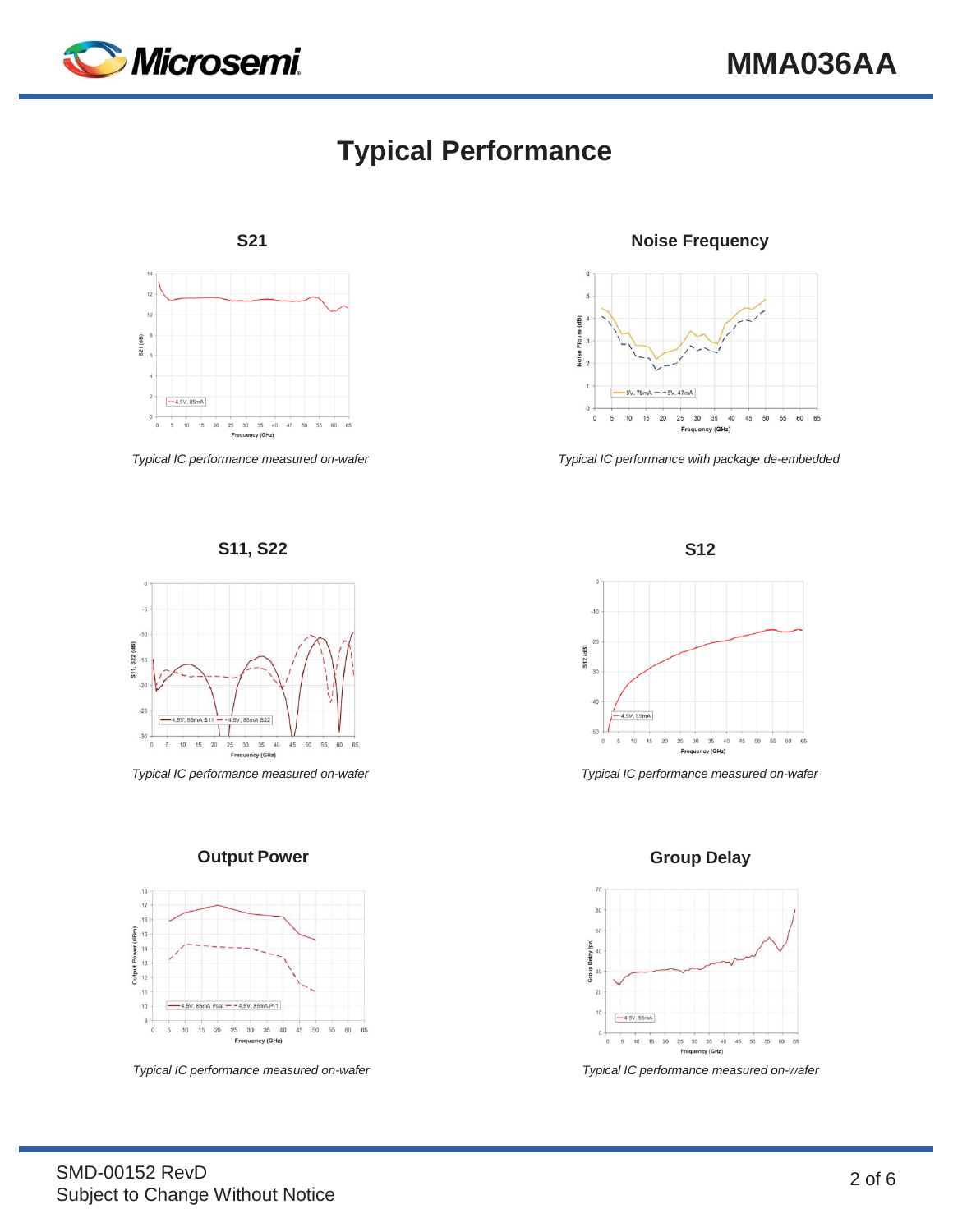

## **Table 1: Supplemental Specifications**

| <b>Parameter</b>           | <b>Description</b>                                           | <b>Min</b>       | <b>Typ</b>        | <b>Max</b>      |
|----------------------------|--------------------------------------------------------------|------------------|-------------------|-----------------|
| Vdd                        | Drain Bias Voltage                                           | 3V               | 4.5V              | 7.5V            |
| Idd                        | <b>Drain Bias Current</b>                                    |                  | 85 <sub>m</sub> A | 120mA           |
| Vg1                        | 1st Gate Bias Voltage                                        | $-4V$            |                   | $+0.5V$         |
| Vg2                        | 2nd Gate Bias Voltage                                        | $Vdd - Vg2 < 7V$ | N/C               | $+4V$           |
| $P_{in}$                   | Input Power (CW)                                             |                  |                   | 20dBm           |
| $P_{dc}$                   | Power Dissipation                                            |                  | 0.383W            |                 |
| $\mathsf{T}_{\mathsf{ch}}$ | <b>Channel Temperature</b>                                   |                  |                   | $150^{\circ}$ C |
| $\Theta_{\rm ch}$          | Thermal Resistance $(T_{\text{case}} = 85^{\circ} \text{C})$ |                  | 22° C/W           |                 |



Caution, ESD Sensitive Device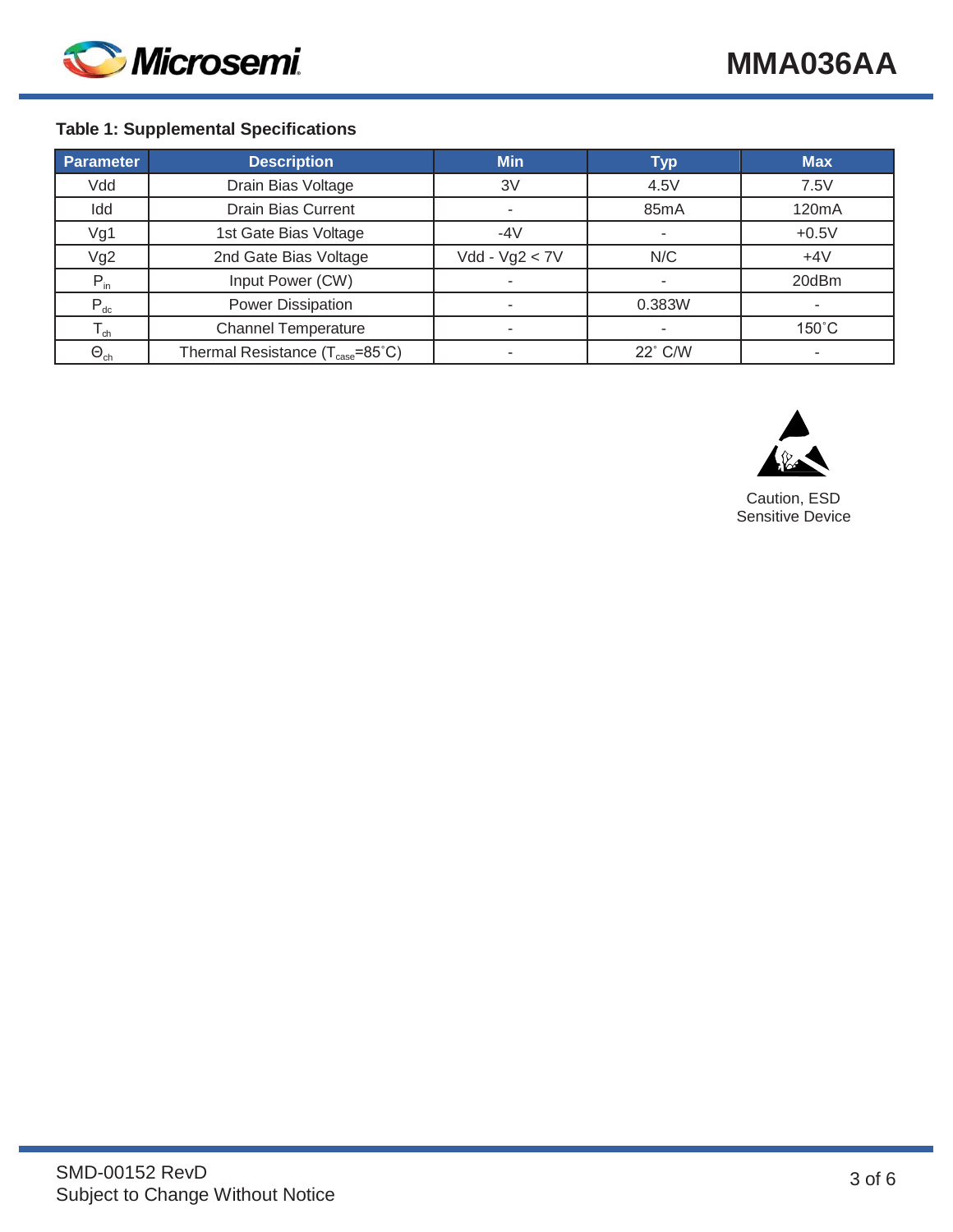

#### **DC Bias:**

The MMA036AA features a patented on-chip passive bias circuit called 'PLFX'. This circuit isolates the amplifier from bias coil resonances above 14GHz, allowing the use of less expensive coils; traditional biasing requires bias coils with self-resonances outside the operating range of the amplifier.

The device is biased by applying a positive voltage to the drain (Vdd), then setting the drain current (Idd) using a negative voltage on the gate (Vg1). The nominal bias is Vdd=4.5V, Idd=85mA.

Improved performance can be achieved with gate bias adjustment; use the drain termination bypass to alter the output voltage (detected at drain voltage sense).

## **Gain Control:**

Dynamic gain control is available when operating the amplifier in the linear gain region. Negative voltage applied to the second gate (Vg2) reduces amplifier gain.

## **RF Power Detection:**

RF output power can be calculated from the difference between the RF detector voltage and the DC detector voltage, minus a DC offset. Please consult the application note available on the Microsemi website.

#### **Low-Frequency Use:**

The MMA036AA has been designed so that the bandwidth can be extended to low frequencies. The low end corner frequency of the device is primarily determined by the external biasing and AC coupling circuitry.

## **Matching:**

The amplifier incorporates on- chip termination resistors on the RF input and output. These resistors are RF grounded through on-chip capacitors, which are small and become open circuits at frequencies below 1GHz.

A pair of gate and drain termination bypass pads are provided for connecting external capacitors required for the low frequency extension network. These capacitors should be 10x the value of the DC blocking capacitors.

## **DC Blocks:**

The amplifier is DC coupled to the RF input and output pads; DC voltage on these pads must be isolated from external circuitry.

For operation above 2GHz, a series DC-blocking capacitor with minimum value of 20pF is recommended; operation above 40MHz requires a minimum of 120pF.

#### **Bias Inductor:**

DC bias applied to the drain (Vdd) must be decoupled with an off-chip RF choke inductor. The amount of bias inductance will determine the low frequency operating point. Inductive biasing can also be applied to the chip through the RF output.

For many applications above 2GHz, a bondwire from the Vdd pad will suffice as the biasing inductor. Ensure the correct bond length as shown in the assembly diagrams.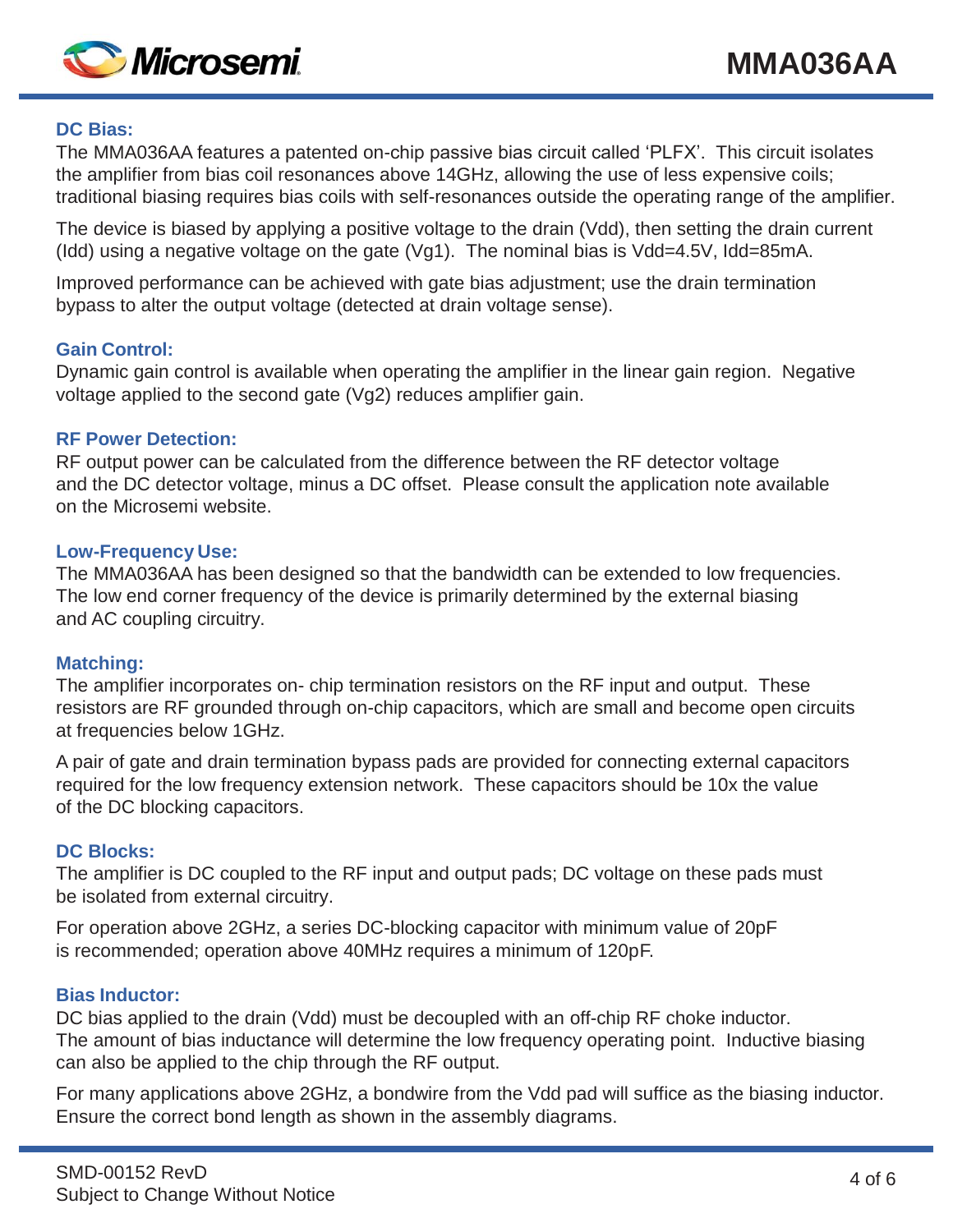



*Simplified Circuit Schematic*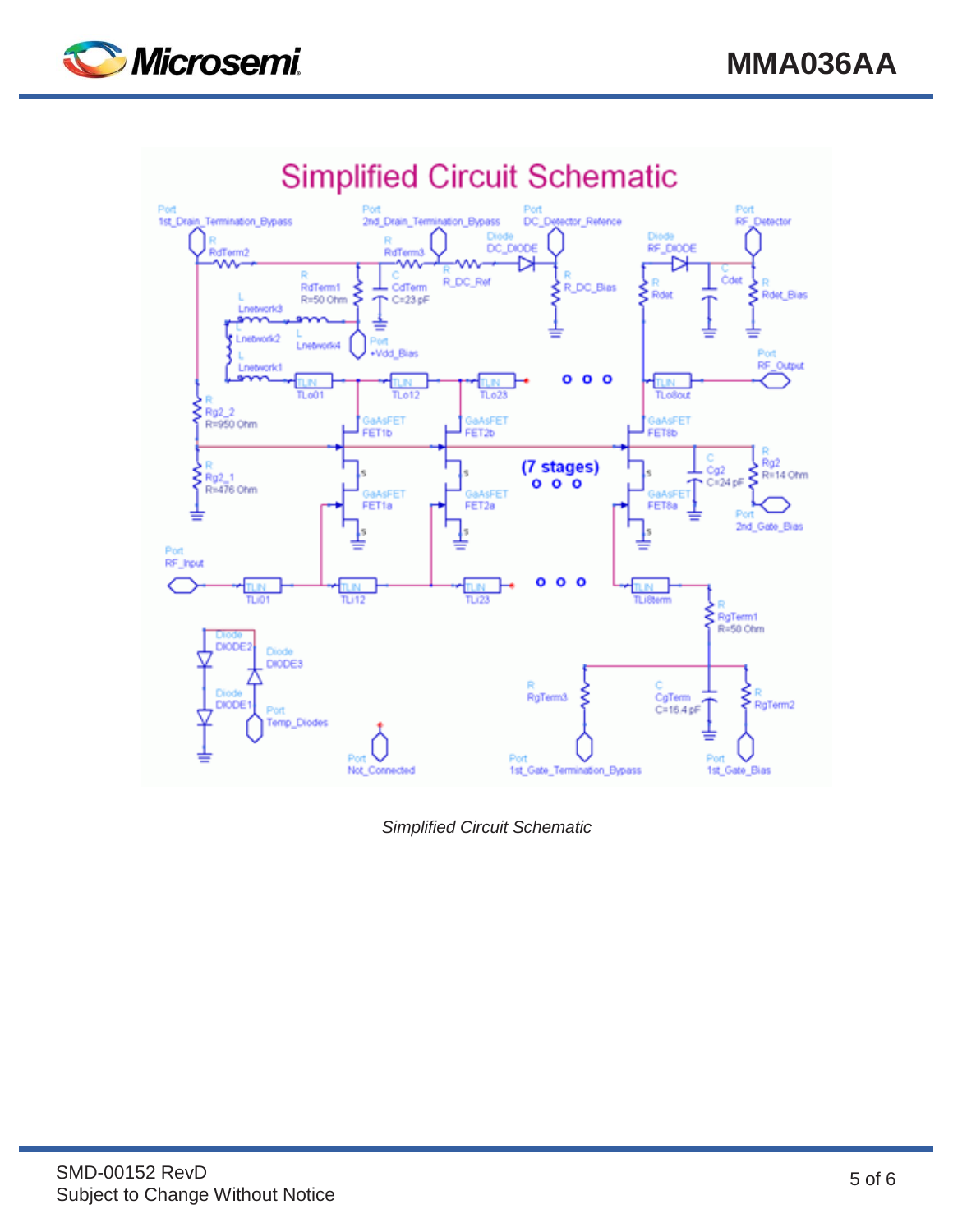

#### **Die size, pad locations, and pad descriptions**



#### **Pick-up and Chip Handling:**

This MMIC has exposed air bridges on the top surface. **Do not pick up chip with vacuum on the die center;** handle from edges or with a custom collet.

#### **Thermal Heat Sinking:**

To avoid damage and for optimum performance, you must observe the maximum channel temperature and ensure adequate heat sinking.

#### **ESD Handling and Bonding:**

**This MMIC is ESD sensitive;** preventive measures should be taken during handling, die attach, and bonding.

**Epoxy die attach is recommended.** Please review our application note MM-APP-0001 handling and die attach recommendations, on our website for more handling, die attach and bonding information.